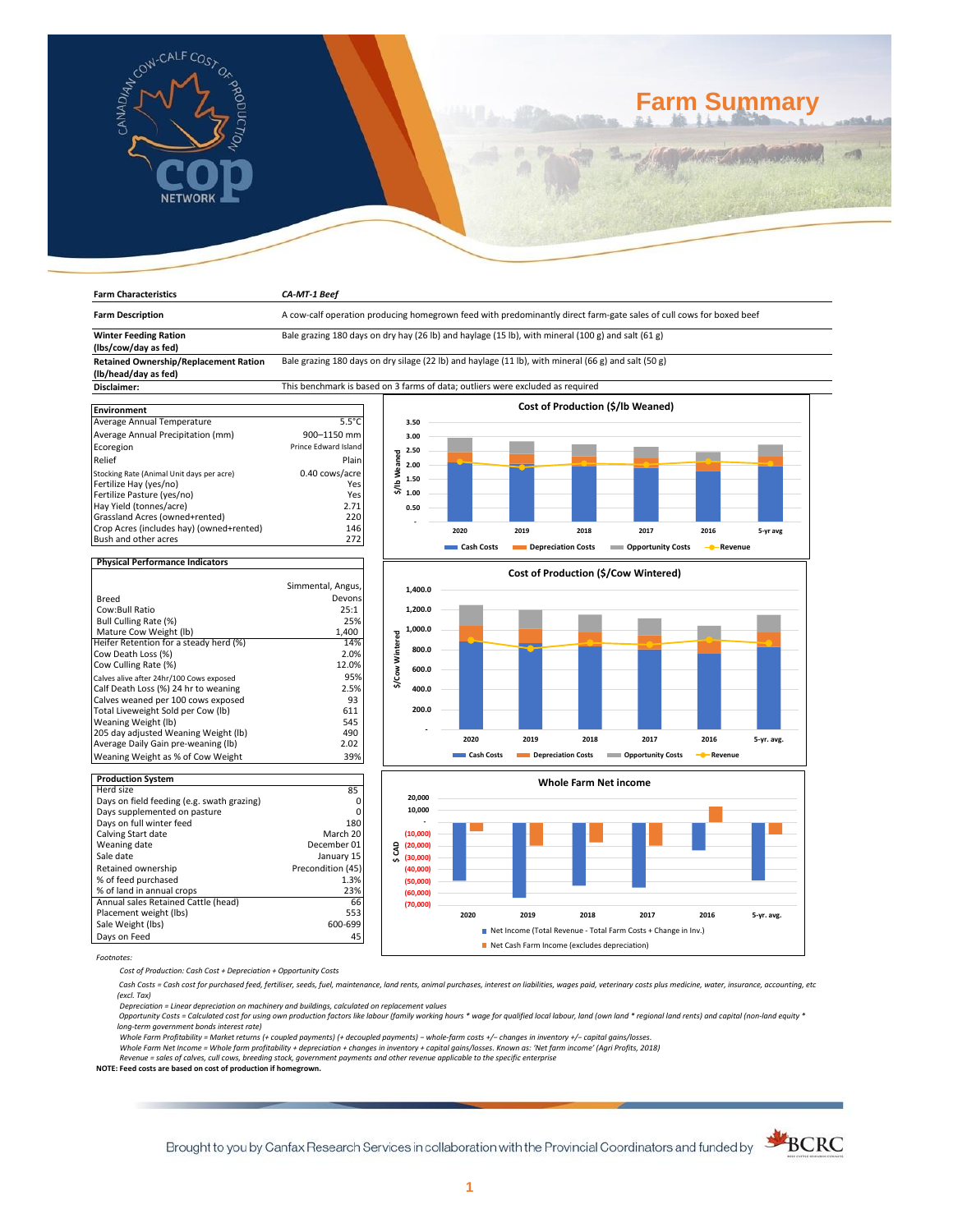# **Whole Farm Overview Page**

| Overview                                                         |                 |                          |                                           |                   |                   |                   |                   |
|------------------------------------------------------------------|-----------------|--------------------------|-------------------------------------------|-------------------|-------------------|-------------------|-------------------|
| <b>Operation Maturity</b>                                        | Medium          |                          |                                           |                   |                   |                   |                   |
| Herd Size                                                        | 85              |                          | Beef Animals Sold from Retained Ownership |                   | 66                |                   |                   |
| Paid Labour (hours)                                              | 720             |                          |                                           |                   |                   |                   |                   |
| Unpaid Labour (hours)<br>Average wages - paid and unpaid (\$/hr) | 1,647<br>16.63  |                          |                                           |                   |                   |                   |                   |
| Revenue                                                          |                 | 2020                     | 2019                                      | 2018              | 2017              | 2016              | 5-yr. avg.        |
|                                                                  |                 |                          |                                           |                   |                   |                   |                   |
| <b>Market Revenue</b><br>Cow-Calf                                | 5-yr avg<br>31% | 219,153<br>76,149        | 209,349<br>69,055                         | 214,530<br>73.966 | 203,470<br>72,387 | 236,605<br>76,509 | 216.621<br>73,613 |
| Cash Crops                                                       | 28%             | 72,472                   | 73,827                                    | 60,976            | 56,843            | 64,048            | 65,633            |
| Retained Ownership                                               | 33%             | 70,532                   | 66,467                                    | 79,587            | 74,240            | 96,049            | 77,375            |
| <b>Government Payments</b>                                       | 0%              |                          |                                           |                   |                   |                   |                   |
| Other Farm Revenue +                                             | 9%              | 20,125                   | 20,125                                    | 20,125            | 20,125            | 20,125            | 20,125            |
| <b>Total Revenue</b>                                             | 100%            | 239,278                  | 229,474                                   | 234,655           | 223,595           | 256,730           | 236,746           |
| Change in Inventory                                              |                 | $\overline{\phantom{a}}$ | (3, 282)                                  | 2,205             | 2,315             | 43                | 256               |
| <b>Expenses</b>                                                  |                 | 2020                     | 2019                                      | 2018              | 2017              | 2016              | 5-yr. avg.        |
| <b>Depreciation</b>                                              |                 | 41,700                   | 40,576                                    | 38,760            | 37,714            | 37,002            | 39,150            |
| Machinery                                                        |                 | 25,450                   | 24,602                                    | 23,181            | 22,450            | 21,991            | 23,535            |
| <b>Buildings</b>                                                 |                 | 16,250                   | 15,974                                    | 15,579            | 15,264            | 15,011            | 15,616            |
| <b>Overhead costs</b>                                            |                 | 48,184                   | 50,939                                    | 50,355            | 48,065            | 46,736            | 48,856            |
| Land improvement                                                 |                 | 2,826                    | 2,839                                     | 2,788             | 2,720             | 2,667             | 2,768             |
| <b>Machinery Maintenance</b>                                     |                 | 6,091                    | 6,052                                     | 5,947             | 5,896             | 5,793             | 5,956             |
| <b>Buildings Maintenance</b>                                     |                 | 5,442                    | 5,528                                     | 5,424             | 5,208             | 5,097             | 5,340             |
| Contract labour                                                  |                 | 3,624                    | 3,515                                     | 3,362             | 3,219             | 3,159             | 3,376             |
| Diesel, Gasoline, Natural Gas                                    |                 | 7,836                    | 10,951                                    | 11,278            | 9,960             | 9,200             | 9,845             |
| Electricity                                                      |                 | $\blacksquare$           | ä,                                        |                   | ÷,                | $\blacksquare$    | $\blacksquare$    |
| Water                                                            |                 | $\overline{\phantom{a}}$ |                                           |                   | ٠.                |                   |                   |
| Farm insurance                                                   |                 | 3,435                    | 3,332                                     | 3,187             | 3,051             | 2,995             | 3,200             |
| Disability and accident insurance                                |                 |                          |                                           |                   |                   |                   |                   |
| Farm taxes and duties                                            |                 | 2,472                    | 2,398                                     | 2,294             | 2,196             | 2,155             | 2,303             |
| Advisor costs                                                    |                 | 393                      | 382                                       | 365               | 349               | 343               | 366               |
| Accountant & legal fees                                          |                 | 2,434                    | 2,361                                     | 2,258             | 2,162             | 2,122             | 2,268             |
| Phone & utilities                                                |                 | 3,656                    | 3,629                                     | 3,560             | 3,480             | 3,426             | 3,550             |
| Other overhead costs                                             |                 | 9,975                    | 9,952                                     | 9,892             | 9,824             | 9,778             | 9,884             |
| <b>Wages, rent and interest payments</b>                         |                 | 37,667                   | 42,101                                    | 42,745            | 41,132            | 40,907            | 40,910            |
| Paid Labour                                                      |                 | 17,600                   | 17,075                                    | 16,330            | 15,635            | 15,344            | 16,397            |
| <b>Unpaid Labour</b>                                             |                 | 13,674                   | 13,117                                    | 13,417            | 13,767            | 12,802            | 13,355            |
| Total land rents                                                 |                 | 1,392                    | 1,369                                     | 1,204             | 1,201             | 1,123             | 1,258             |
| Total Interest on debt                                           |                 | 18,674                   | 23,657                                    | 25,211            | 24,297            | 24,440            | 23,256            |
| Cow-Calf                                                         |                 | 13,672                   | 13,016                                    | 12,955            | 12,661            | 12,713            | 13,003            |
| Animal purchases                                                 |                 | 775                      | 775                                       | 775               | 775               | 775               | 775               |
| Purchased feed                                                   |                 | 4,099                    | 3,558                                     | 3,601             | 3,516             | 3,702             | 3,695             |
| Other fixed and var. costs *                                     |                 | 8,798                    | 8,683                                     | 8,579             | 8,370             | 8,235             | 8,533             |
| <b>Retained Ownership</b>                                        |                 | 65,482                   | 60,812                                    | 65,620            | 63,021            | 65,227            | 64,032            |
| Animal purchases                                                 |                 | 62,710                   | 58,022                                    | 62,913            | 60,597            | 62,950            | 61,438            |
| Purchased feed                                                   |                 | 1,935                    | 1,940                                     | 1,869             | 1,624             | 1,499             | 1,773             |
| Other fixed and var. costs *                                     |                 | 836                      | 851                                       | 838               | 800               | 778               | 821               |
| Crop and forage                                                  |                 | 81,944                   | 82,493                                    | 80,082            | 78,518            | 78.010            | 80,209            |
| Seed                                                             |                 | 9,619                    | 9,805                                     | 8,887             | 8,629             | 8,280             | 9,044             |
| Fertilizer                                                       |                 | 20,734                   | 21,494                                    | 20,929            | 20,687            | 21,240            | 21,017            |
| Herbicide<br>Fungicide & Insecticide                             |                 | 1,087<br>2,718           | 1,038<br>2,718                            | 1,018<br>2,718    | 1,000<br>2,718    | 986<br>2,718      | 1,026<br>2,718    |
| irrigation                                                       |                 |                          |                                           |                   |                   |                   |                   |
| Contract labour                                                  |                 |                          |                                           |                   |                   |                   |                   |
| Fuel costs (crop & forage)                                       |                 |                          |                                           |                   |                   |                   |                   |
| Other crop and forage                                            |                 | 47,786                   | 47,437                                    | 46,530            | 45,484            | 44,786            | 46,405            |
| <b>Total Farm Costs (excludes unpaid labour)</b>                 |                 | 288,648                  | 289,937                                   | 290,517           | 281,111           | 280,595           | 286,162           |
| Cash Costs (Total Farm Costs - Depreciation)                     |                 | 246,948                  | 249,362                                   | 251,757           | 243,396           | 243,593           | 247,011           |
| Depreciation & Opportunity Costs (including unpaid labour)       |                 | 55,374                   | 53,693                                    | 52,177            | 51,482            | 49,804            | 52,506            |
| Total Economic Costs (cash, depr, opportunity)                   |                 | 302,322                  | 303,054                                   | 303,934           | 294,878           | 293,397           | 299,517           |
| <b>Profits</b>                                                   |                 | 2020                     | 2019                                      | 2018              | 2017              | 2016              | 5-yr. avg.        |
| Net Income (Total Revenue - Total Farm Costs + Change in Inv.)   |                 | (49, 370)                | (63, 745)                                 | (53, 658)         | (55, 202)         | (23, 822)         | (49, 159)         |
| Net Cash Farm Income (excludes depreciation)                     |                 | (7,670)                  | (19, 887)                                 | (17, 103)         | (19,802)          | 13,137            | (10, 265)         |

ᵻ Other Farm Revenue includes: Other enterprises, capital gains and losses as well as calculated interest on savings based on the models previous year profits.

\*Other fixed and var. costs includes: veterinary, medicine, maintenance and spare parts, and other/miscellaneous

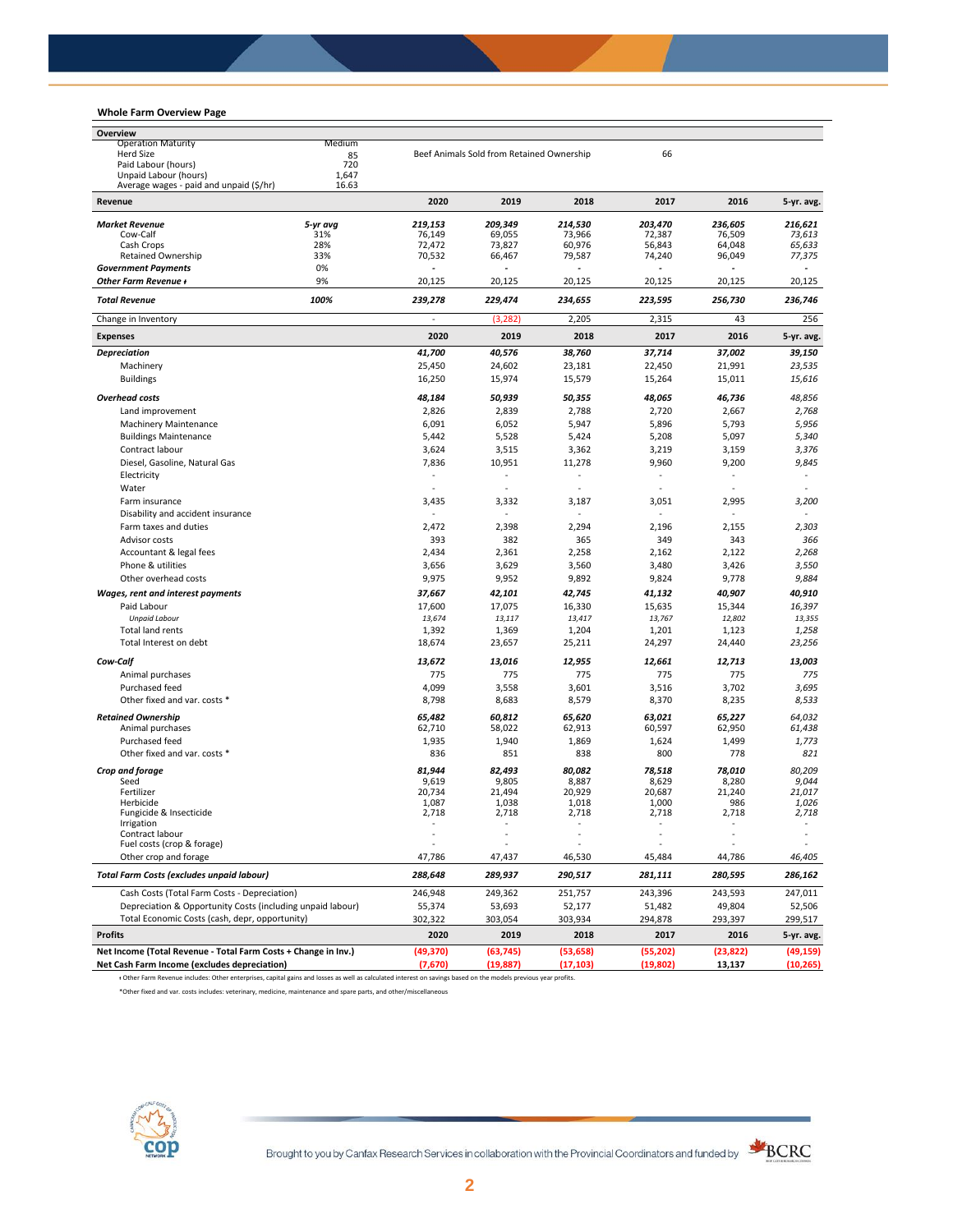| Cow-Calf Enterprise (\$/Cow Wintered)                    | 2020                     | 2019           | 2018                     | 2017    | 2016           | 5 yr. avg.               |
|----------------------------------------------------------|--------------------------|----------------|--------------------------|---------|----------------|--------------------------|
| Cows Wintered *                                          | 85                       | 85             | 85                       | 85      | 85             | 85                       |
| Average male and female calf price (\$/head)             | 907                      | 818            | 920                      | 885     | 924            | 891                      |
| <b>REVENUE</b>                                           | L.                       | L,             | ä,                       | L.      | L.             | $\mathbf{r}$             |
| Cow Calf                                                 | 896                      | 812            | 870                      | 852     | 900            | 866                      |
| Cull animals and slaughter receipts                      | 171                      | 142            | 142                      | 151     | 172            | 156                      |
| Breeding livestock receipts                              | ÷.                       | ÷.             | ÷.                       | ÷.      | ÷,             | $\omega$                 |
| Calf Sales and transfer to retained ownership enterprise | 725                      | 670            | 728                      | 701     | 728            | 710                      |
| Government payments                                      | $\sim$                   | ÷,             | $\overline{\phantom{a}}$ | ÷,      | ÷,             | $\bar{a}$                |
| Other returns                                            | $\overline{\phantom{a}}$ | ٠              | $\overline{\phantom{a}}$ | $\sim$  | $\overline{a}$ | $\overline{\phantom{a}}$ |
| <b>Total Cow-Calf Revenue</b>                            | 896                      | 812            | 870                      | 852     | 900            | 866                      |
| <b>VARIABLE COSTS</b>                                    | L.                       | L.             | ä,                       | L.      | $\overline{a}$ | $\omega$                 |
| Animal purchases                                         | 9.1                      | 9.1            | 9.1                      | 9.1     | 9.1            | 9                        |
| Feed (purchase feed, fertiliser, seed, pesticides)       | 479.3                    | 470.8          | 450.5                    | 443.2   | 428.2          | 454                      |
| Machinery (maintenance, depreciation, contractor)        | 131.7                    | 122.7          | 119.4                    | 119.0   | 108.5          | 120                      |
| Fuel, energy, lubricants, water                          | 29.3                     | 39.3           | 41.4                     | 37.5    | 32.2           | 36                       |
| Vet & medicine                                           | 70.0                     | 68.8           | 67.9                     | 65.8    | 64.6           | 67                       |
| Other inputs cow calf enterprise                         | 95.1                     | 92.0           | 92.1                     | 92.2    | 87.3           | 92                       |
| Labour                                                   |                          |                |                          |         |                |                          |
| Paid Labour                                              | 65.9                     | 61.3           | 60.0                     | 58.9    | 53.8           | 60                       |
| Unpaid Labour                                            | 169.3                    | 157.6          | 154.2                    | 151.5   | 138.2          | 154                      |
| <b>Total Variable Costs</b>                              | 1,049.7                  | 1,021.7        | 994.6                    | 977.3   | 921.8          | 993                      |
| <b>CAPITAL COSTS</b>                                     |                          |                |                          |         |                |                          |
| Insurance, taxes                                         | 29.3                     | 27.9           | 26.8                     | 26.0    | 24.7           | 27                       |
| Buildings (maintenance, depreciation)                    | 81.2                     | 77.2           | 77.2                     | 77.2    | 70.5           | 77                       |
| Land Cost                                                | ÷                        | ä,             |                          | ä,      |                |                          |
| <b>Rented Land</b>                                       | 9.2                      | 9.1            | 7.9                      | 7.9     | 7.4            | 8                        |
| Own Land                                                 | 14.0                     | 13.8           | 12.2                     | 12.2    | 11.2           | 13                       |
| Capital Costs                                            |                          | $\overline{a}$ | ÷,                       | ä,      | L.             |                          |
| Liabilities                                              | 40.5                     | 33.4           | 22.7                     | 9.4     | 3.7            | 22                       |
| Own capital                                              | 24.1                     | 16.1           | 10.2                     | 3.8     | 0.5            | 11                       |
| <b>Total Capital Costs</b>                               | 198.3                    | 177.5          | 157.0                    | 136.4   | 117.9          | 157                      |
| <b>COSTS</b>                                             |                          |                |                          |         |                |                          |
| Cash Costs                                               | 884.5                    | 866.0          | 832.6                    | 804.2   | 760.1          | 829                      |
| <b>Depreciation Costs</b>                                | 156.1                    | 145.7          | 142.4                    | 142.2   | 129.7          | 143                      |
| <b>Opportunity Costs</b>                                 | 207.4                    | 187.5          | 176.6                    | 167.4   | 149.9          | 178                      |
| <b>Total Production Costs</b>                            | 1,248.0                  | 1,199.2        | 1,151.6                  | 1,113.8 | 1,039.7        | 1,150                    |
| <b>Profits</b>                                           | 2020                     | 2019           | 2018                     | 2017    | 2016           | 5-yr. avg.               |
| Short-term profit (cash costs)                           | 11.4                     | (53.6)         | 37.6                     | 47.4    | 140.0          | 37                       |
| Medium-term profit (cash + depreciation)                 | (144.8)                  | (199.3)        | (104.8)                  | (94.7)  | 10.3           | (107)                    |
| Long-term profit (cash + depreciation + opportunity)     | (352.2)                  | (386.8)        | (281.4)                  | (262.1) | (139.6)        | (284)                    |
|                                                          |                          |                |                          |         |                |                          |

\*Model Maintains a stable herd size

Costs and revenue are reported for a calendar (e.g. January to December). It reflects revenue and expenses that a producer experiences over that period. Producers who want a cash flow analysis typically use a calendar or agricultural year. This method is often preferred by lenders when getting evaluated for a line of credit or a loan. The model maintains a stable herd, retention rates were adjusted to ensure that

C<mark>ash Costs</mark><br>Cash costs are the outlays over the course of the year, including machine repairs, paid labour, costs of feed production, and purchased feed. CDN COP Network bases cash costs on actual costs of production. Agr market value for some cash costs, including feed.

The cost of producing the feed on-farm and the purchased feed costs as used in that year to reflect the experience and situation of producers. Production inputs, land and any purchased feeds utilized that year are included model. Below are the included costs for feed production:

moder.outwhat was made used to receip would continuour.<br>**Feed:** Calculated as feed cost (purchase feed + fertilizer, seed and pesticides for own feed production) + machinery cost (machinery maintenance + depreciation + con rents paid + opportunity cost own land)

**Land:** separated into owned and rented land, includes both crop and pastureland. Land costs = Rents paid + calculated land rents for own land (opportunity cost).

By using the cost of land, the advantage that mature operations have is clearly shown as their cost structure is lower when l and has been fully paid off.

## **Allocation**

Generic allocation uses percent revenues from each commodity to cover overheads and utilizes accounting data for the overhead costs. This takes the approach that overheads and fixed costs will be covered by something grown commodities grown. It should be recognized that as commodity prices fluctuate and revenues to each enterprise fluctuate, the shifting shares will change the cost structure for each enterprise from year to year.

## **Depreciation**

Depreciation on buildings and machinery is a non-cash cost that reveals the ability of the farm to continue operating if an asset needs replacement. Differences in depreciation costs between AgriProfit\$ and the CDN COP Network primarily comes from the use of specific (AgriP rofit\$) versus generic (CDN COP Network) allocation. Where generic allocation results in machine

## **Opportunity Costs**

Provincing COSS are the non-cash costs that reveal the opportunity of using different resources. These costs can include Unpaid labour, renting out land, the opportunity of selling or buying feed production, and return to capital.

required.<br>Land: The Opportunity costs of land are the rents for new contracts if the farm rents out owned land. It reflects the future cost of renting land. If the producers' profits of utilizing the land outweigh the prof utilizing owned land for production should be preferred and vice-versa.<br>**Labour:** The opportunity costs of labour are the calculated wage for family labour, either off-farm salary or farm manager salary. It is important to

same type of labour.

**Capita**l: The opportunity cost of capital is the interest rate for long-term government bonds multiplied by the equity without land (values of machines, buildings, livestock, circulating capital, less total loans). If the

### **Unit Reported**

Often cow-calf COP is expressed as dollars per cow wintered (\$/cow wintered) which adjusts the calf price per head for the number of calves sold per 100 cows. When evaluating overall cost structure to identify areas for<br>im

however..export of the structure with the structure of the break-even cost. allowing them to compare with posted market prices for their calves' average weight category. This break-even price will depend on the percentage weaned that year from the cow herd. The higher percent weaned, the lower per pound the break -even price will be.



Brought to you by Canfax Research Services in collaboration with the Provincial Coordinators and funded by

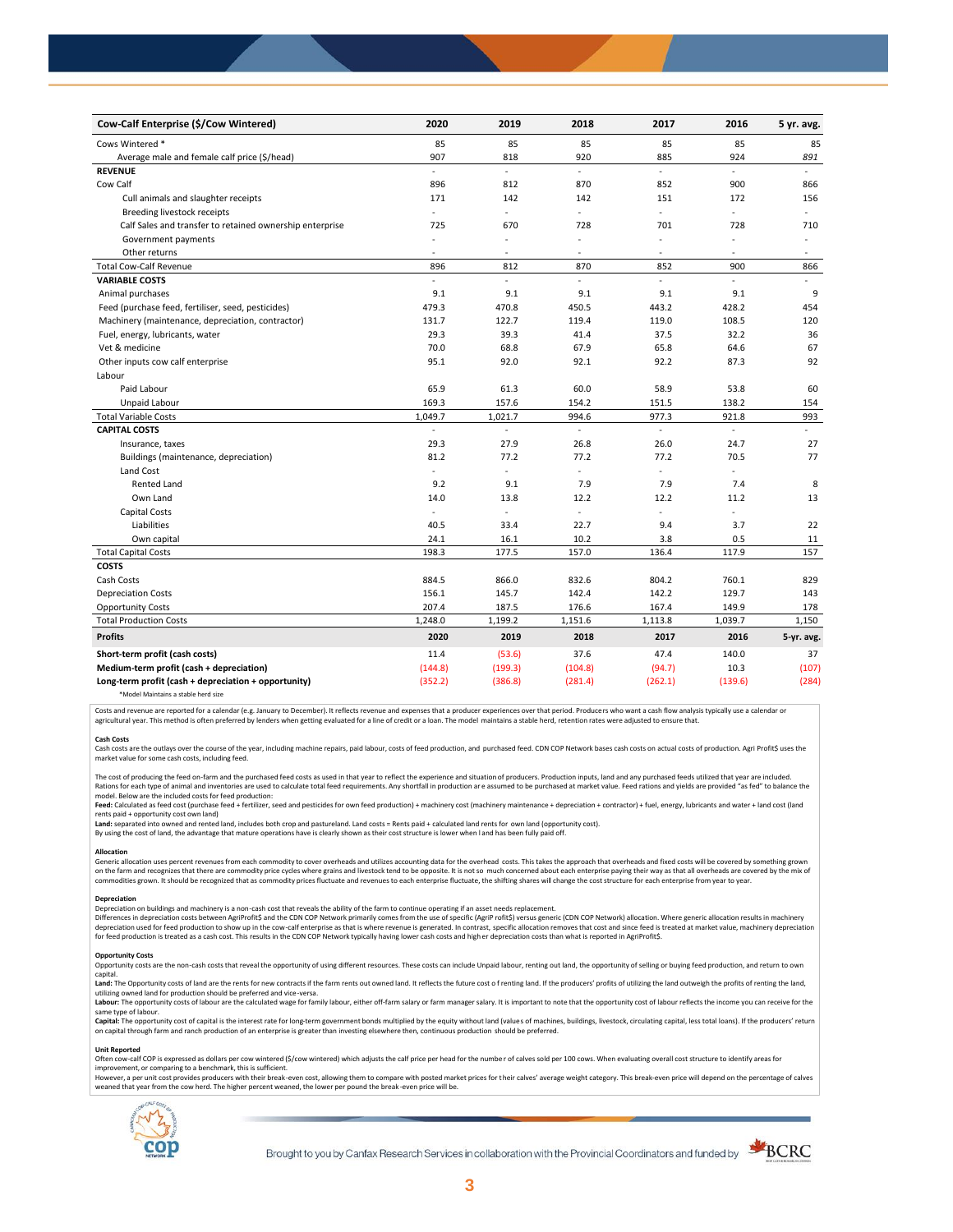| Cow-Calf Enterprise (\$/lb Weaned)                       | 2020          | 2019                     | 2018   | 2017                     | 2016           | 5 yr. avg.               |
|----------------------------------------------------------|---------------|--------------------------|--------|--------------------------|----------------|--------------------------|
| <b>Pounds Weaned</b>                                     | 35,891        | 35,891                   | 35,891 | 35,891                   | 35,891         | 35,891                   |
| Average male and female weaning weight (lbs)             | 545           | 545                      | 545    | 545                      | 545            |                          |
| Average male and female calf price at weaning (\$/lb)    | 1.67          | 1.50                     | 1.69   | 1.62                     | 1.70           | 1.64                     |
| <b>REVENUE</b>                                           | ÷.            | L.                       | ä,     | L,                       | ä,             |                          |
| Cow Calf Operation                                       | 2.12          | 1.92                     | 2.06   | 2.02                     | 2.13           | 2.05                     |
| Cull animals and slaughter receipts                      | 0.40          | 0.34                     | 0.34   | 0.36                     | 0.41           | 0.37                     |
| Breeding livestock receipts                              | $\bar{z}$     | ä,                       | ÷,     | ä,                       | $\overline{a}$ | $\blacksquare$           |
| Calf Sales and transfer to retained ownership enterprise | 1.72          | 1.59                     | 1.72   | 1.66                     | 1.72           | 1.68                     |
| Government payments                                      |               | ÷,                       | ä,     | ä,                       | ÷,             | $\overline{\phantom{a}}$ |
| Other returns                                            | $\sim$        | $\overline{\phantom{a}}$ | ٠      | $\overline{\phantom{a}}$ | $\sim$         | $\overline{\phantom{a}}$ |
| <b>Total Cow-Calf Revenue</b>                            | 2.12          | 1.92                     | 2.06   | 2.02                     | 2.13           | 2.05                     |
| <b>VARIABLE COSTS</b>                                    | L.            | ä,                       | L.     | L.                       | L.             | $\mathbf{r}$             |
| Animal purchases                                         | 0.02          | 0.02                     | 0.02   | 0.02                     | 0.02           | 0.02                     |
| Feed (purchase feed, fertiliser, seed, pesticides)       | 1.14          | 1.12                     | 1.07   | 1.05                     | 1.01           | 1.08                     |
| Machinery (maintenance, depreciation, contractor)        | 0.31          | 0.29                     | 0.28   | 0.28                     | 0.26           | 0.28                     |
| Fuel, energy, lubricants, water                          | 0.07          | 0.09                     | 0.10   | 0.09                     | 0.08           | 0.09                     |
| Vet & medicine                                           | 0.17          | 0.16                     | 0.16   | 0.16                     | 0.15           | 0.16                     |
| Other inputs cow calf enterprise                         | 0.23          | 0.22                     | 0.22   | 0.22                     | 0.21           | 0.22                     |
| Labour                                                   |               |                          |        |                          |                |                          |
| Paid Labour                                              | 0.16          | 0.15                     | 0.14   | 0.14                     | 0.13           | 0.14                     |
| Unpaid Labour                                            | 0.40          | 0.37                     | 0.37   | 0.36                     | 0.33           | 0.37                     |
| <b>Total Variable Costs</b>                              | 2.5           | 2.4                      | 2.4    | 2.3                      | 2.2            | 2.4                      |
| <b>CAPITAL COSTS</b>                                     | $\mathcal{L}$ | L.                       | ÷.     | u.                       | $\sim$         | u.                       |
| Insurance, taxes                                         | 0.07          | 0.07                     | 0.06   | 0.06                     | 0.06           | 0.06                     |
| Buildings (maintenance, depreciation)                    | 0.19          | 0.18                     | 0.18   | 0.18                     | 0.17           | 0.18                     |
| Land Cost                                                |               |                          |        |                          |                |                          |
| <b>Rented Land</b>                                       | 0.02          | 0.02                     | 0.02   | 0.02                     | 0.02           | 0.02                     |
| Owned Land                                               | 0.03          | 0.03                     | 0.03   | 0.03                     | 0.03           | 0.03                     |
| <b>Capital Costs</b>                                     |               |                          |        |                          |                |                          |
| Liabilities                                              | 0.10          | 0.08                     | 0.05   | 0.02                     | 0.01           | 0.05                     |
| Own capital                                              | 0.06          | 0.04                     | 0.02   | 0.01                     | 0.00           | 0.03                     |
| <b>Total Capital Costs</b>                               | 0.5           | 0.4                      | 0.4    | 0.3                      | 0.3            | 0.4                      |
| <b>COSTS</b>                                             |               |                          |        |                          |                |                          |
| Cash Costs                                               | 2.09          | 2.05                     | 1.97   | 1.90                     | 1.80           | 1.96                     |
| <b>Depreciation Costs</b>                                | 0.37          | 0.35                     | 0.34   | 0.34                     | 0.31           | 0.34                     |
| <b>Opportunity Costs</b>                                 | 0.49          | 0.44                     | 0.42   | 0.40                     | 0.35           | 0.42                     |
| <b>Total Production Costs</b>                            | 2.96          | 2.84                     | 2.73   | 2.64                     | 2.46           | 2.72                     |
| <b>Profits</b>                                           | 2020          | 2019                     | 2018   | 2017                     | 2016           | 5-yr. avg.               |
| Short-term profit (cash costs)                           | 0.03          | (0.13)                   | 0.09   | 0.11                     | 0.33           | 0.09                     |
| Medium-term profit (cash + depreciation)                 | (0.34)        | (0.47)                   | (0.25) | (0.22)                   | 0.02           | (0.25)                   |
| Long-term profit (cash + depreciation + opportunity)     | (0.83)        | (0.92)                   | (0.67) | (0.62)                   | (0.33)         | (0.67)                   |

Costs and revenue are reported for a calendar (e.g. January to December). It reflects revenue and expenses that a producer experiences over that period. Producers who want a cash flow analysis typically use a calendar or<br>a

cash costs are the outlays over the course of the year, including machine repairs, paid labour, costs of feed production, and purchased feed. CDN COP Network bases cash costs on actual costs of production. Agri Profit\$ use

market value for some cash costs, including feed.

The cost of producing the feed on-farm and the purchased feed costs as used in that year to reflect the experience and situation of producers. Production inputs, land and any purchased feeds utilized that year are included

model. Below are the included costs for feed production: Feed: Calculated as feed cost (purchase feed + fertilizer, seed and pesticides for own feed production) + machinery cost (machinery maintenance + depreciation + contractor) + fuel, energy, lubricants and water + land cost

Land: separated into owned and rented land, includes both crop and pastureland. Land costs = Rents paid + calculated land rents for own land (opportunity cost).

By using the cost of land, the advantage that mature operations have is clearly shown as their cost structure is lower when l and has been fully paid off.

# **Allocation**

Generic allocation uses percent revenues from each commodity to cover overheads and utilizes accounting data for the overhead costs. This takes the approach that overheads and fixed costs will be covered by something grown on the farm and recognizes that there are commodity price cycles where grains and livestock tend to be opposite. It is not so much concerned about each enterprise paying their way as that all overheads are covered by the m **Depreciation**

Depreciation on buildings and machinery is a non-cash cost that reveals the ability of the farm to continue operating if an asset needs replacement.

Differences in depreciation costs between AgriProfit\$ and the CDN COP Network primarily comes from the use of specific (AgriP rofit\$) versus generic (CDN COP Network) allocation. Where generic allocation results in machine

### **Opportunity Costs**

Opportunity costs are the non-cash costs that reveal the opportunity of using different resources. These costs can include Unpaid labour, renting out land, the opportunity of selling or buying feed production, and return t Land: The Opportunity costs of land are the rents for new contracts if the farm rents out owned land. It reflects the future cost of renting land. If the producers' profits of utilizing the land outweigh the profits of ren

utilizing owned land for production should be preferred and vice-versa.<br>**Labour:** The opportunity costs of labour are the calculated wage for family labour, either off-farm salary or farm manager salary. It is important to same type of labour.

Capital: The opportunity cost of capital is the interest rate for long-term government bonds multiplied by the equity without land (values of machines, buildings, livestock, circulating capital, less total loans). If the p on capital through farm and ranch production of an enterprise is greater than investing elsewhere then, continuous production should be preferred. **Unit Reported**

Often cow-calf COP is expressed as dollars per cow wintered (\$/cow wintered) which adjusts the calf price per head for the numbe r of calves sold per 100 cows. When evaluating overall cost structure to identify areas for

improvement, or comparing to a benchmark, this is sufficient.<br>However, a per unit cost provides producers with their break-even cost, allowing them to compare with posted market prices for their calves' average weight cate weaned that year from the cow herd. The higher percent weaned, the lower per pound the break -even price will be.



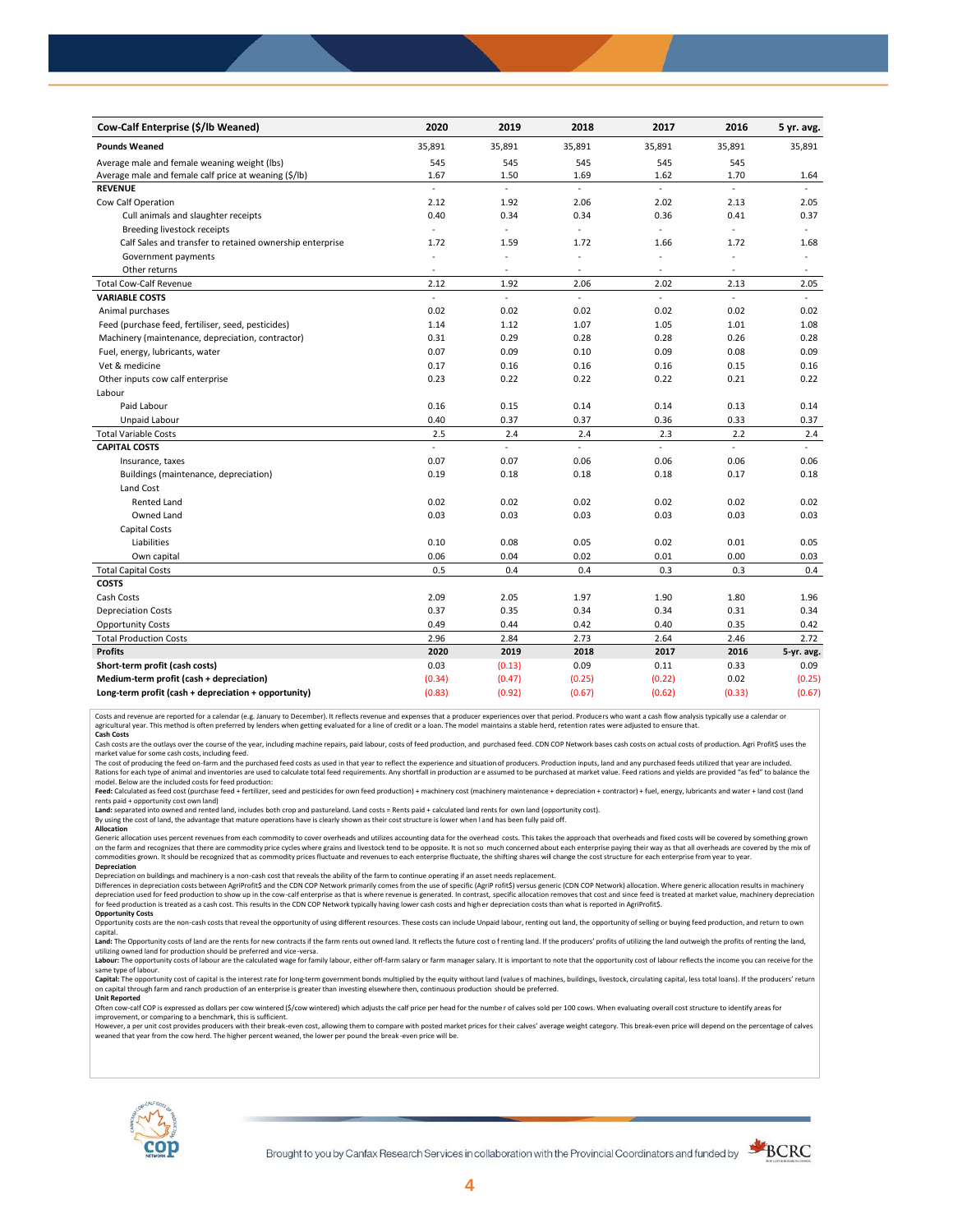| <b>RETAINED OWNERSHIP</b>                                     | 2020     | 2019     | 2018     | 2017     | 2016     | 5-yr. avg. |
|---------------------------------------------------------------|----------|----------|----------|----------|----------|------------|
| No. of beef cattle sold per year                              | 66       | 66       | 66       | 66       | 66       | 66         |
| Note: breeding stock sales are in the cow-calf enterprise     |          |          |          |          |          |            |
| Placement weight (lbs)                                        | 553      |          |          |          |          |            |
| 600-699<br>Sale Weight (lbs)                                  |          |          |          |          |          |            |
| Days on Feed                                                  | 45       |          |          |          |          |            |
| Average Daily Gain (Ibs/day)                                  | 2.69     |          |          |          |          |            |
| REVENUE (\$/head Sold)                                        | 2020     | 2019     | 2018     | 2017     | 2016     | 5-yr. avg. |
| Market Returns from Retained Ownership                        | 1,068.66 | 1,007.08 | 1,205.87 | 1,124.85 | 1,455.29 | 1,172.35   |
| Other Returns (Government payments, by-products)              |          |          |          |          |          |            |
| <b>Total Revenue</b>                                          | 1,068.66 | 1,007.08 | 1,205.87 | 1,124.85 | 1,455.29 | 1,172.35   |
|                                                               |          |          |          |          |          |            |
| Costs (\$/head Sold)                                          | 2020     | 2019     | 2018     | 2017     | 2016     | 5-yr. avg. |
| <b>VARIABLE COSTS</b>                                         |          |          |          |          |          |            |
| Animal purchases                                              | 950.15   | 879.11   | 953.23   | 918.14   | 953.79   | 930.88     |
| Feed (purchase feed, fertiliser, seed, pesticides)            | 199.01   | 196.79   | 208.78   | 197.27   | 206.85   | 201.74     |
| Machinery (maintenance, depreciation, contractor)             | 157.05   | 144.62   | 169.99   | 162.07   | 175.45   | 161.84     |
| Fuel, energy, lubricants, water                               | 35.00    | 46.35    | 59.01    | 51.14    | 52.16    | 48.73      |
| Vet & medicine                                                |          |          |          |          |          |            |
| Other inputs                                                  | 86.18    | 81.99    | 96.81    | 93.32    | 100.64   | 91.79      |
| Labour                                                        |          |          |          |          |          |            |
| Paid Labour                                                   | 78.61    | 72.27    | 85.44    | 80.27    | 87.00    | 80.72      |
| Unpaid Labour                                                 | 201.99   | 185.71   | 219.55   | 206.28   | 223.57   | 207.42     |
| <b>Total Variable Costs</b>                                   | 1,707.99 | 1,606.83 | 1,792.81 | 1,708.49 | 1,799.46 | 1,723.12   |
| <b>CAPITAL COSTS</b>                                          |          |          |          |          |          |            |
| Insurance, taxes                                              | 16.53    | 15.25    | 17.88    | 16.80    | 18.18    | 16.93      |
| Buildings (maintenance, depreciation)                         | 96.88    | 91.00    | 109.89   | 105.11   | 114.02   | 103.38     |
| <b>Land Cost</b>                                              |          |          |          |          |          |            |
| Rented Land                                                   | 0.67     | 0.66     | 0.63     | 0.62     | 0.63     | 0.64       |
| Owned Land                                                    | 1.02     | 0.99     | 0.97     | 0.95     | 0.95     | 0.98       |
| <b>Capital Costs</b>                                          |          |          |          |          |          |            |
| Liabilities                                                   | 44.60    | 35.11    | 27.09    | 8.41     | 1.13     | 23.27      |
| Own capital                                                   | 28.07    | 18.36    | 13.82    | 4.44     | 0.06     | 12.95      |
| <b>Total Capital Costs</b>                                    | 187.77   | 161.38   | 170.29   | 136.33   | 134.96   | 158.15     |
|                                                               |          |          |          |          |          |            |
| <b>TOTAL COSTS</b>                                            |          |          |          |          |          |            |
| Cash Costs                                                    | 1,478.44 | 1,391.42 | 1,525.95 | 1,439.50 | 1,500.05 | 1,467.07   |
| <b>Depreciation Costs</b>                                     | 186.24   | 171.73   | 202.80   | 193.64   | 209.81   | 192.84     |
| <b>Opportunity Costs</b>                                      | 231.08   | 205.07   | 234.35   | 211.67   | 224.58   | 221.35     |
| Total Production Costs (excludes own capital)                 | 1,895.76 | 1,768.22 | 1,963.09 | 1,844.81 | 1,934.43 | 1,881.26   |
| <b>Profits</b>                                                | 2020     | 2019     | 2018     | 2017     | 2016     | 5-yr. avg. |
|                                                               | 3.59     | 3.94     | 7.78     | 6.36     | 15.44    | 7.42       |
| Margin over operating costs<br>Short-term profit (cash costs) | (409.78) | (384.34) | (320.08) | (314.66) | (44.76)  | (294.72)   |
| Medium-term profit (cash + depreciation)                      | (596.02) | (556.07) | (522.88) | (508.30) | (254.56) | (487.57)   |
| Long-term profit (cash + depreciation + opportunity)          | (827.10) | (761.14) | (757.23) | (719.97) | (479.14) | (708.91)   |
|                                                               |          |          |          |          |          |            |
| Net Income (\$/head sold)                                     | 2020     | 2019     | 2018     | 2017     | 2016     | 5-yr. avg. |
| Net Income                                                    | (634.82) | (670.82) | (594.30) | (589.57) | (391.36) | (576.17)   |
| Net Cash Farm Income                                          | (448.58) | (449.35) | (424.91) | (431.00) | (182.21) | (387.21)   |
| Labour                                                        |          |          |          |          |          |            |
| Paid Labour<br>hours per year                                 | 329      | 312      | 386      | 379      | 418      | 365        |
| Unpaid Labour<br>hours per year                               | 762      | 722      | 892      | 876      | 967      | 844        |
| Return to labour input<br>\$/hour                             | (33)     | (32)     | (23)     | (23)     | (8)      | (24)       |
| Average wages (paid and calculated)<br>\$/hour                | 17       | 16       | 16       | 15       | 15       | 16         |

| Margin over Operating Costs |            | Cost of Droduction |          |           |           | <b>Patained Ownership Net income</b> |            |
|-----------------------------|------------|--------------------|----------|-----------|-----------|--------------------------------------|------------|
| Net Cash Farm Income        | 5 per vear | 29.606             | (29.657) | 28.044    | (28.446)  | (12.026)                             | 25.556)    |
| Net Income                  | 5 per year | 41,898)            | (44.274) | (39, 224) | (38, 912) | (25, 830)                            | 38,027)    |
| Net Income (annual total)   |            | 2020               | 2019     | 2018      | 2017      | 2016                                 | 5-yr. avg. |



NOTE: Feed costs are based on cost of production if homegrown.



Brought to you by Canfax Research Services in collaboration with the Provincial Coordinators and funded by **SKORC**